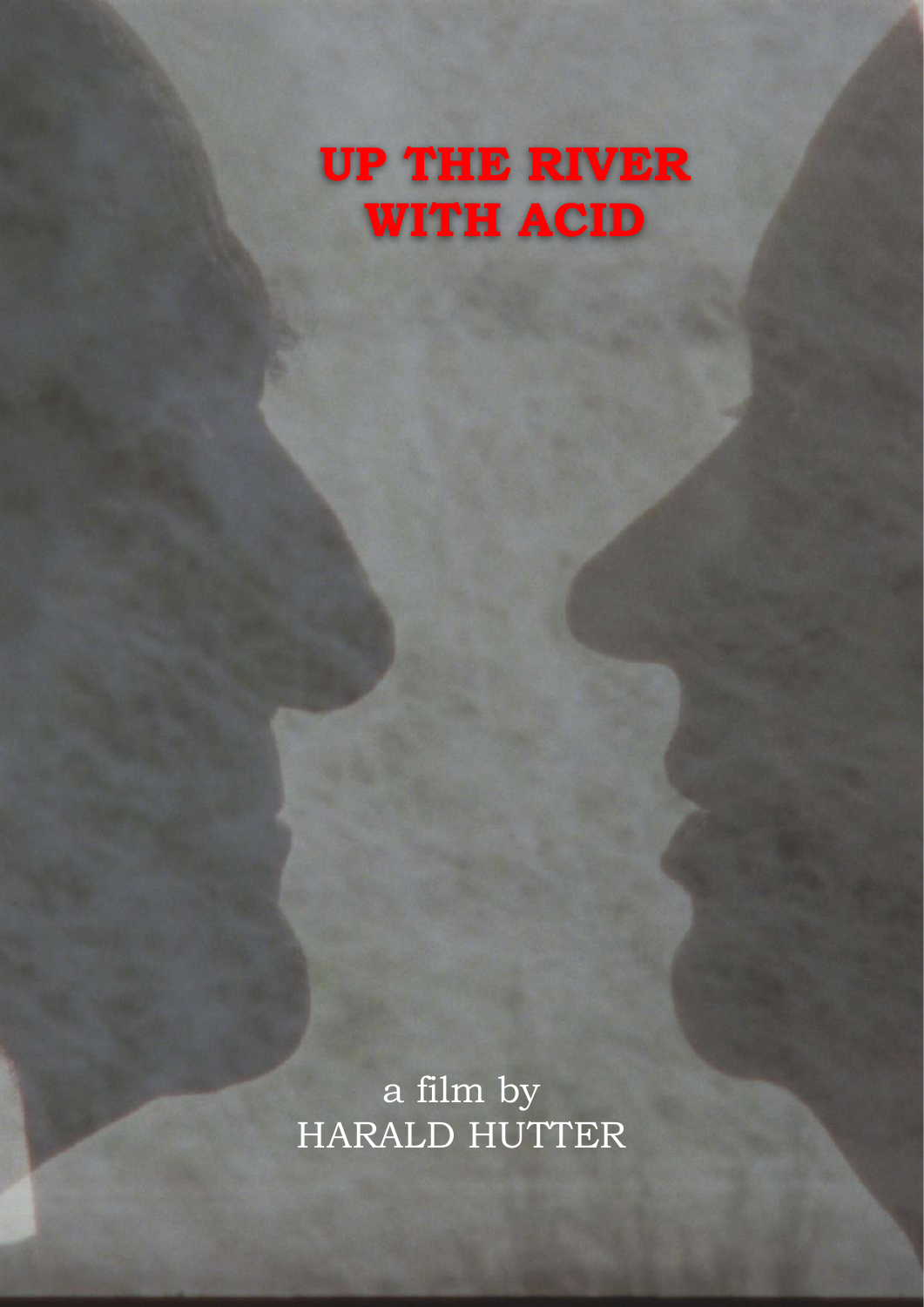## Logline:

Two days in the life of Horst, an elderly man whose life has been upended by dementia.



Film Details: Runtime: 63 minutes Country: France Screening Format: 4k, DCP, 35mm Image: 1.66:1 Colour Sound: 5.1 mix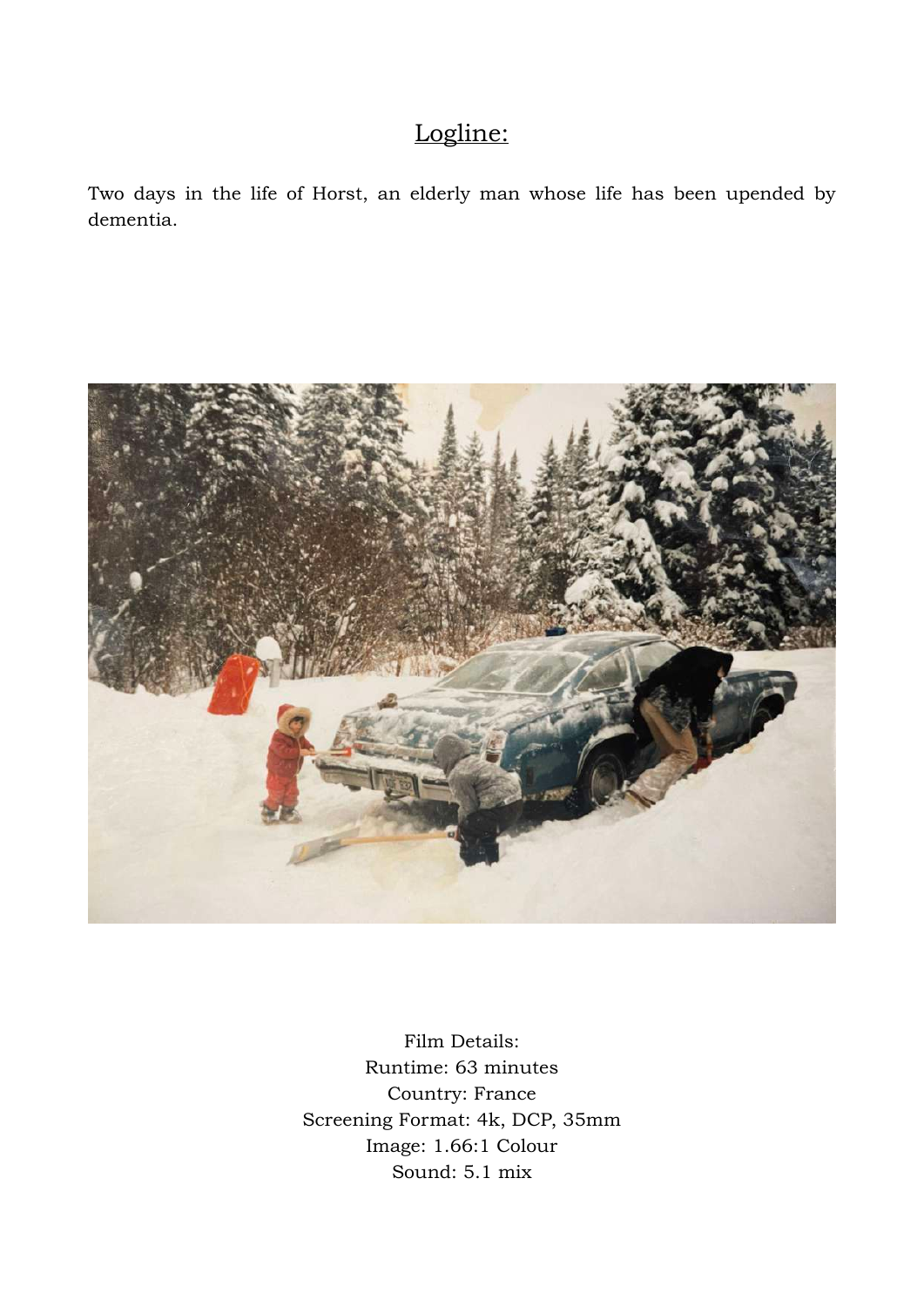## Synopsis:

After years of wondering the globe my parents have returned to my mother's village in France. My father, who worked as a philosophy professor for 42 years, has slowly seen his cognitive abilities decrease and his daily life increasingly difficult to negotiate. Through a series of portraits we observe a man's attempt to hold on to a rapidly shifting and alien world.

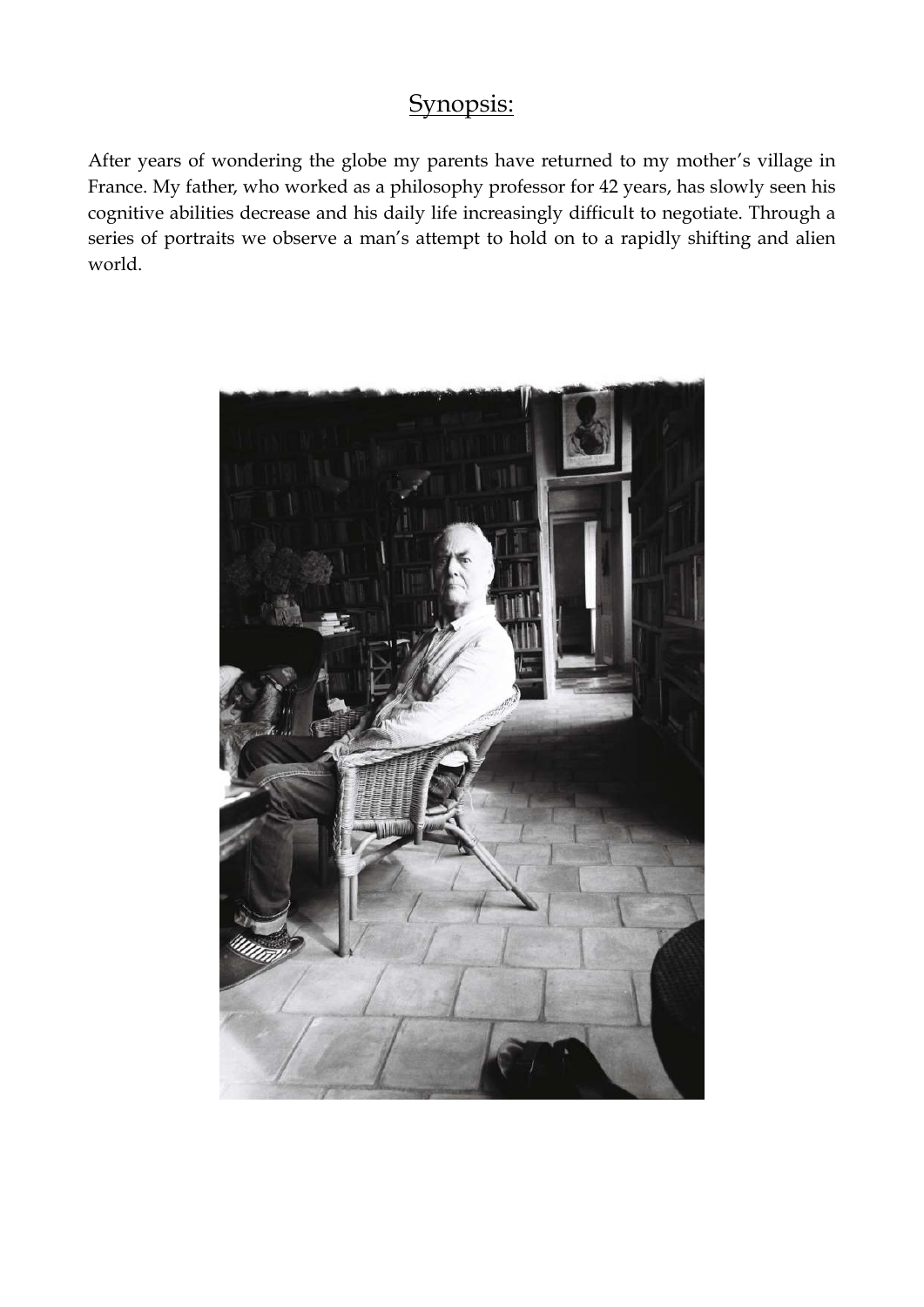## Director Statement:

It started 13 or 14 years ago. At the time I was living in London, my parents were in Montreal. I had recently finished my M.A. and was working at the Prince Charles Cinema. It was the early afternoon. I got a panicked phone call from my mother saying that my father had lost his ability to see. Apparently he had been like this since the night before. Horst was 71 at the time. He had been wearing reading glasses for a few years but his eye sight was considered good and he would only use them sporadically. Being an academic, most of his waking hours, and for as long as I could remember, were spent reading the printed word. As children, my brother and I would get annoyed at him for always having his nose in a book and not spending more time playing with us.

On the phone, neither my panicked mother nor stunned father knew what to do. I tried to calm her saying that she should go see a doctor. Horst was a little reticent for reasons that I forget, and they ended up only consulting an optician who simply waved them away. A few months went by before Horst got professional help and was diagnosed with macular degeneration. By that time he had lost one eye and was quickly loosing the other. This ailment was accompanied with a decline in hearing and ultimately also a decline in cognitive ability.

The process has been slow and steady since that initial phone call. His relationship to the outside world has radically changed in those 14 years — from being a sociable bird, attending boisterous dinners with fellow academics and students, arguing about Nietzsche, Plato and very often the state of American politics, to being virtually completely alone and introspective.

My parents moved away from Montreal when my father retired in 2012; not because he wanted to, he was still very passionate about teaching, about sharing knowledge and ideas, but because his ability to read and hear made being in a classroom almost impossible. His last years of teaching were done mostly from memory. I am told from students that were with him in those final years that his oration was precise, rich and engaging; probably more so than when he would still use the great thinkers as cruches to his thought.

In the small French rural village where my parents currently reside, their life is organised around the church bells and its rhythm that marks the passing of time. They now live in the house where my mother was born, where her mother was born and which was bought over a hundred years ago with gold coins… or so the legend goes.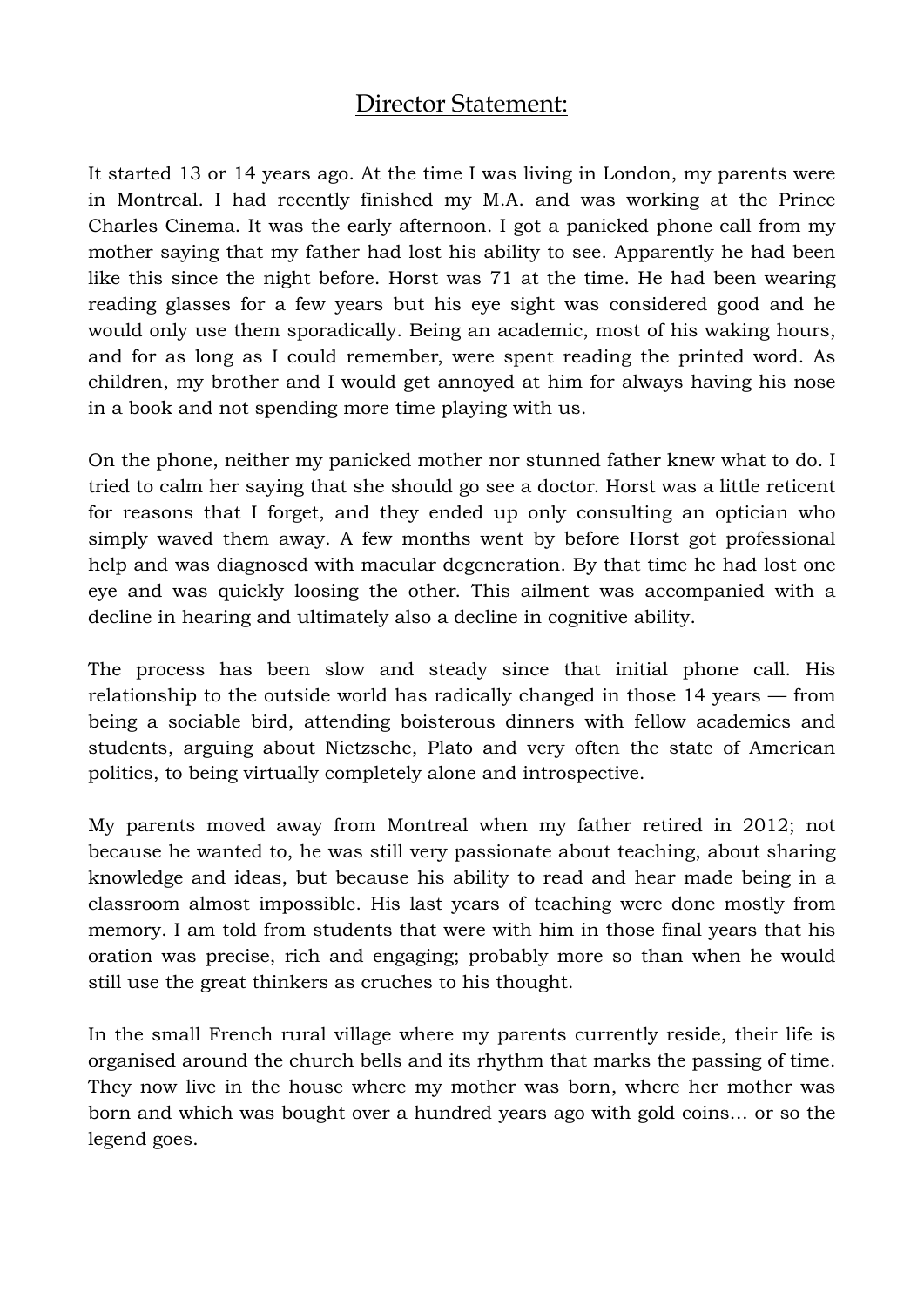The family home has mnemonic abilities. Those have become crucial to the organisation of my father's daily routine. Each room has a very specific function and their organisation must be consistent in order for him not to be lost and confused. Horst still takes his daily walks in the village but venturing to the nearby town for groceries has become tiresome and anxiety-laden.

I have been toying with the idea of making a film about my father and his cognitive decline for some time now. Initially, I started writing a fiction which then morphed into a documentary and back again into fiction before I realised that time was running out, money needed for fiction not materialising and the pandemic recking ravages amongst our older generations.

I called up my trusted collaborator and friend Alex Nevill who within a few weeks — and not without a number of obstacles due to the pandemic — came from London with his camera. I bought 15 rolls of 16mm film, borrowed some sound equipment and we spent 8 days filming my father going about his daily routine. With the passing of time and the advance of his illness I noticed that his memory problems translated into his body in strange ways. His way of moving, the anxiety of his hands, his hesitations and extreme focus on mundane tasks clearly show his ailments; his loss of memory and the huge concentration needed to live his life. With this in mind, Alex and I wanted to record the way he moves about the house — show how his body mimics the changes happening in his brain. Given the limitations imposed by the amount of film stock and also a desire to observe in real time, we shot mostly static, tripod-based shots. We were trying to capture the reality of his body and how it moves through space and time.

The questions that kept running through my mind whilst filming were: what remains of that life lived? What has been passed down to my brother and I? Or is it all fading away under the thick fog that is isolating him from our world? Is he only 'alive' in the few photographs, diaries and recorded class lectures? To be sure, my father still has moments of lucidity and sometimes quotes whole passages from Goethe or Shakespeare but most of the time he is completely shut out from the world and only concerned with his immediate reality. Faces are becoming increasingly foreign and only the people in his immediate circle are familiar.

Prior to undertaking the filming I was at a dinner with a good friend Germano Cecere who heads the Cecere Lab at the Pasteur Institute in Paris. The focus of their research is epigenetic inheritance; in short, they are trying to understand whether any type of lived experiences are inherited. Through the years I have heard him talk about his research numerous times but as the filming was approaching it occurred to me that his preoccupations were exactly the same as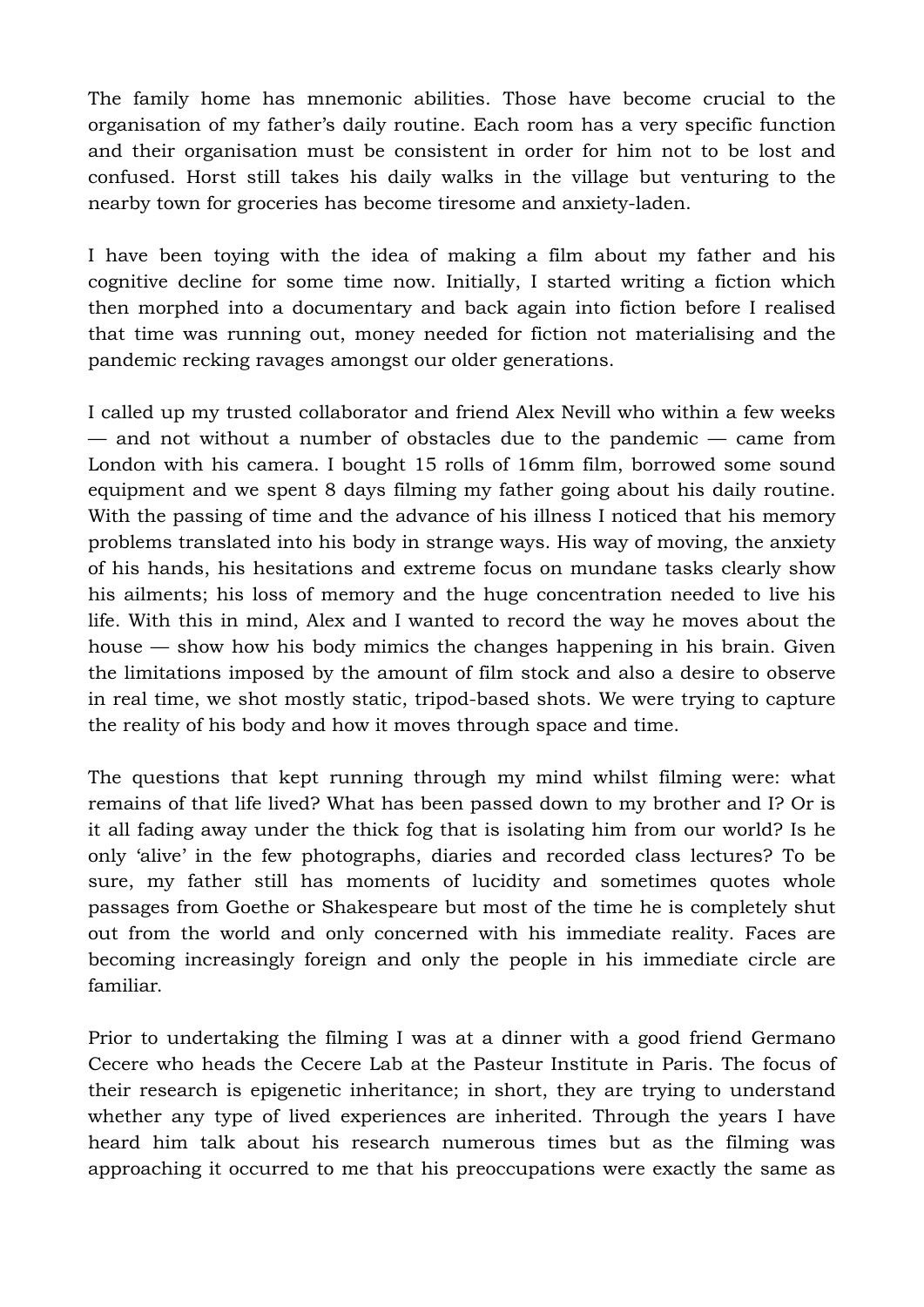the ones of my film! A few days after the dinner I was at Pasteur Institute filming the worms they use for their research.

My mother has been the closest to my father for many years now and she has been diligently recording her observations. Sometimes her writing is direct, but at times, given her life as a poet and a need for distancing, the musings morph into abstractions. It was always my intention to include her writing in the film but as the editing took shape, the inclusion of her point of view became essential and crucial to understanding the ravages of time on my father.

The insights of my mother and the research of my friend are unable to provide me with clear answers but in my own way I have attempted to give flesh to the impermanence of body.